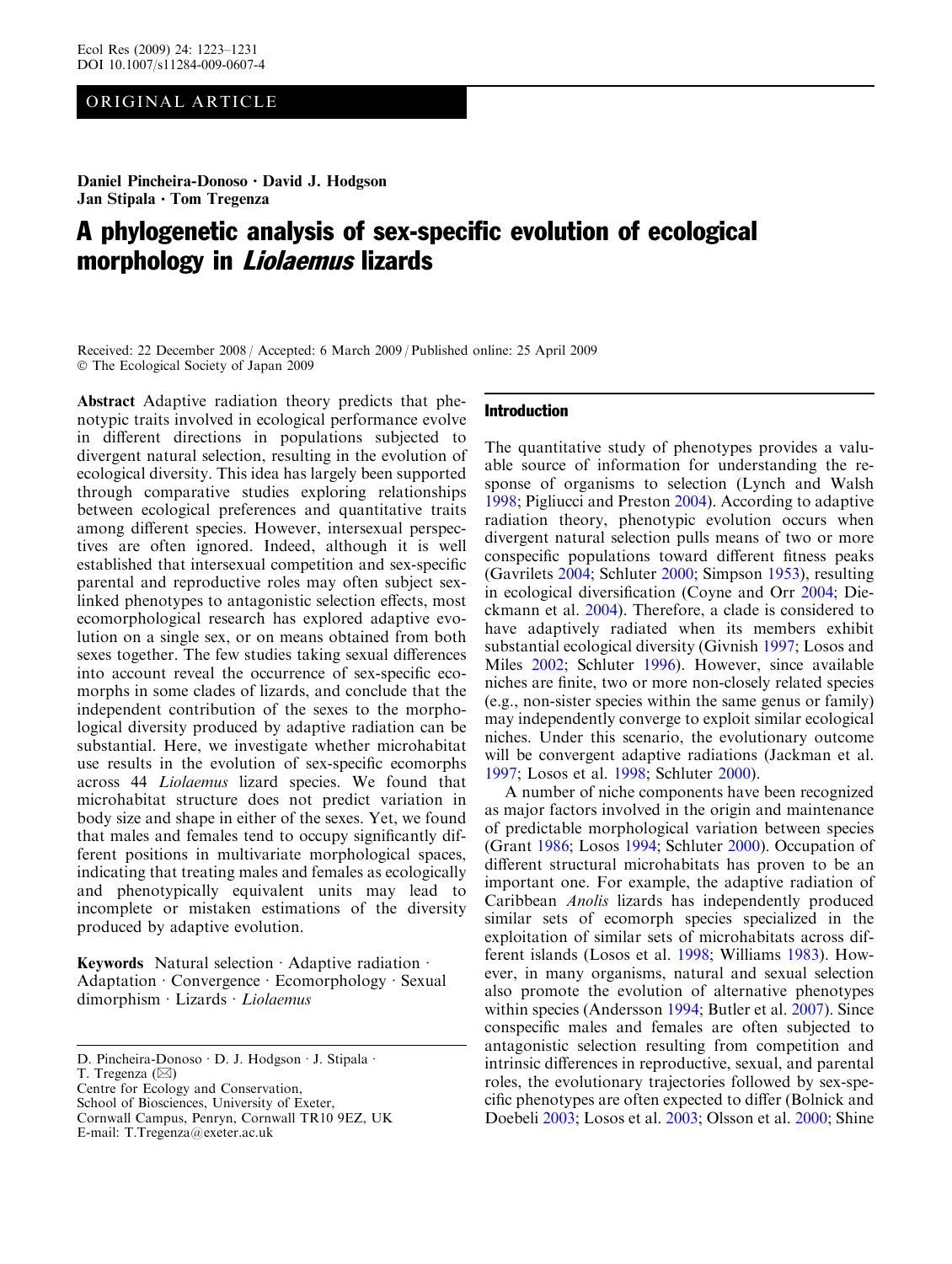[1989](#page-8-0)). For example, pregnancy is associated with reduction in sprinting performance, which in turn may increase female vulnerability to predation, in contrast to males (Miles et al. [2000](#page-8-0); Plummer [1997](#page-8-0); Shine [1980\)](#page-8-0). Therefore, a major outcome of disruptive selection acting within species is the evolution of sexual dimorphism (Bolnick and Doebeli [2003;](#page-7-0) Fairbairn et al. [2007;](#page-7-0) Shine [1989](#page-8-0); Slatkin [1984](#page-8-0)). This means that a significant proportion of the morphological diversity observed within clades might be explained by the different fitness peaks favored by disruptive selection at different sex-specific phenotypic optima within the same species (Fairbairn et al. [2007;](#page-7-0) Schulte et al. [2004](#page-8-0); Shine [1989](#page-8-0); Slatkin [1984\)](#page-8-0). Surprisingly, although these ideas have been around for decades, they have only rarely been considered in relation to studies of adaptive radiation (Butler et al. [2007](#page-7-0); Stuart-Fox and Moussalli [2007\)](#page-8-0). Recently, Butler et al. ([2007\)](#page-7-0) showed that the independent ecological contribution of males and females to the morphological diversity produced by adaptive radiations may be substantial. These authors observed that the evolutionary history of Caribbean Anolis lizards has produced a high diversity of sex-specific morphological plans associated with the occupation of specific structural microhabitats (see also Butler et al. [2000;](#page-7-0) Losos et al. [2003\)](#page-8-0). Butler et al. ([2007](#page-7-0)) concluded that ignoring the contribution of substantial sexual dimorphism in ecologically relevant traits may result in significant underestimates of the adaptive component of evolutionary radiation. Therefore, ecomorphological studies based exclusively on one of the two sexes, or on a single value obtained from both males and females together, may provide partial or misleading estimates when exploring the outcome of adaptive radiation. In spite of this, only a few explicit attempts to investigate the independent response of both males and females to the process of adaptive radiation have been published (Butler et al. [2007;](#page-7-0) Stuart-Fox and Moussalli [2007](#page-8-0)).

Here, we aim to test the hypothesis that occupation of specific structural microhabitats produces predictable adaptations resulting in convergent evolution of body size and shape among unrelated species exploiting similar environments, using both sexes as independent units of analysis. Hence, we investigate whether similar sexspecific ecomorphological adaptations have independently evolved among ecologically similar species. To address these problems, we used South American Lio*laemus* lizards as a model system. Consisting of  $200 +$ species belonging to at least six main clades (Espinoza et al. [2004;](#page-7-0) Pincheira-Donoso et al. [2008c;](#page-8-0) Schulte et al. [2000](#page-8-0)), the Liolaemus genus is an ideal group to study adaptive radiations. These lizards exhibit a great diversity in ecological specializations, morphology, and in the extent of sexual dimorphism, which is widespread. Also, the geographical radiation experienced by Liolaemus is among the most extraordinary recorded for reptiles, being adapted to one of the widest environmental ranges observed in lizards (Cei [1993;](#page-7-0) Donoso-Barros [1966](#page-7-0); Pincheira-Donoso et al. [2008a;](#page-8-0) Pincheira-Donoso and

Núñez [2005\)](#page-8-0). Finally, in spite of the exceptional biological diversity of these iguanians, only two comparative studies on their multivariate morphological diversification have been published. The first of these works (Jaksic et al. [1980\)](#page-7-0) was conducted on the basis of single means per species obtained from males, females, and subadults of 12 taxa, when phylogenetic comparative methods were not yet routinely incorporated into evolutionary research. More recently, Schulte et al. ([2004](#page-8-0)) applied a phylogenetic approach to analyze ecomorphological evolution only in adult males of 25 Liolaemus species belonging to four of the six known main subclades of this genus. These authors observed that microhabitat structures appear not to predict variation in morphological plans across species. Here, we study the relationship between microhabitat occupation and body size and shape separately for both males and females of 44 *Liolaemus* species belonging to all the six reported subclades, and occurring in all environments recorded for these lizards. Therefore, this study not only covers the entire ecological diversity acquired by Liolaemus, but it is also one of the few available studies exploring the evolution of sex-specific adaptations during adaptive radiation.

## Materials and methods

Study species and microhabitat classification

We studied a sample of 2,058 adult *Liolaemus* specimens (1,041 males, 1,017 females) belonging to 44 species, and representing all the main clades known for this genus (e.g., Cei [1993;](#page-7-0) Espinoza et al. [2004;](#page-7-0) Etheridge [1995](#page-7-0); Pincheira-Donoso and Núñez [2005;](#page-8-0) Fig. [1](#page-2-0), Table [1\)](#page-3-0). The 44 studied species occur from the deserts of Atacama and Tarapaca in northern Chile and Peru, to austral Argentinean and Chilean Patagonia. Altitudinally, these species range from sea level to more than 5,000 m of elevation in the Andes. Almost every intermediate environment encompassed between these extreme climates has also been represented (e.g., tropical areas in Brazil, Chilean savanna and austral forests, Argentinean pampa). All the specimens used in this study are housed in the institutions and collections detailed in the Appendix.

Species were assigned to one of seven structural microhabitats recorded for Liolaemus (Table [1](#page-3-0)). The microhabitat type where most members of a species  $(\geq 70\%)$  bask and dwell (when active) was considered the preferred perch for that taxon. The survey involved both males and females equally using the same microhabitat. This ecological information was obtained from personal field observations and from published data (Cei [1986](#page-7-0), [1993;](#page-7-0) Donoso-Barros [1966](#page-7-0); Etheridge [2000;](#page-7-0) Jaksic [1998](#page-7-0); Jaksic et al. [1980;](#page-7-0) Pincheira-Donoso and Núñez [2005](#page-8-0); Scolaro [2006,](#page-8-0) Table 1; Schulte et al. [2004\)](#page-8-0). We assigned species to microhabitat types according to the following criteria: (1) tree trunk (species dwelling primarily on the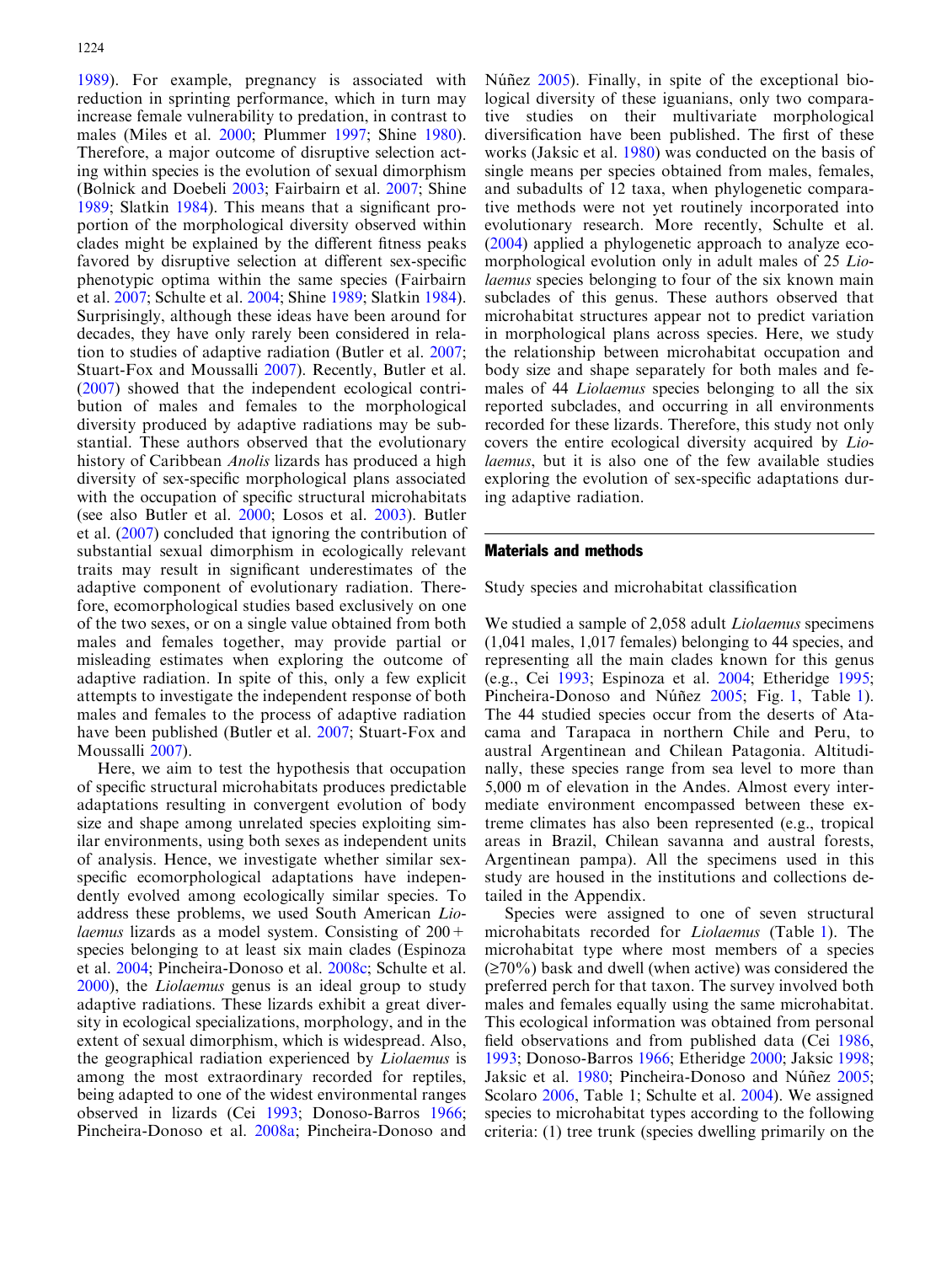<span id="page-2-0"></span>

Fig. 1 Phylogeny of Liolaemus lizards used in ecomorphological analyses of body size and shape variation. The names of Liolaemus subclades are indicated on the branches. Subclades archeforuskingii (ark) and lineomaculatus (lnmts) are abbreviated

trunks of trees, and rarely or never on thin twigs), (2) twigs (species observed on shrubs; none of the species occurring on twigs was observed on trees), (3) rocks, (4) ground, dense vegetation (species dwelling on ground densely covered by shrubs typically separated by less than 100 cm), (5) open ground, shrubs (ground dweller species running between shrubs separated by 101– 4,000 cm), (6) open ground (species occurring in open deserts with scarce or almost entirely absent vegetation; when shrubs are present, they are separated by at least four or more meters), and (7) sand (species dwelling on open sandy ground with different degrees of vegetation coverage. In these environments, species tend to exhibit sand-burying behaviors).

## Morphological measurements

Ten external morphological measurements were taken from both male and female adult specimens by the same person (DPD), to avoid interindividual biases (Lee [1990](#page-8-0); Losos et al. [2003](#page-8-0)). Since lizards typically shrink by about 9% after preservation in ethanol (Roughgarden [1995\)](#page-8-0), we only studied museum samples (see Appendix). These morphometric variables were selected on the basis of their ecological significance and adaptive lability, as reported in several previous lizard studies (Beuttell and Losos [1999;](#page-7-0) Losos [1990;](#page-8-0) Schulte et al. [2004;](#page-8-0) Vanhooydonck and Van Damme [1999](#page-8-0); Vitt et al. [1997](#page-8-0)). We used snout–vent length (SVL) as a proxy for body size. SVL correlates positively with other body variables, such as body mass, and with ecological and life-history traits. We estimated mean values for all studied variables using the largest two-thirds of the total adult sample for each studied species (Losos et al. [2003;](#page-8-0) Pincheira-Donoso et al. [2008b\)](#page-8-0). In addition, geographical variation in thermal regimes have largely been considered as an important factor promoting predictable variation in body size, and potentially in other traits that might respond to body mass variation. Nevertheless, some recent phylogenetic studies have revealed that body size in Liolaemus lizards does not vary predictably with either latitudinal or altitudinal geographical variation (Pincheira-Donoso et al. [2007b](#page-8-0), [2008b\)](#page-8-0). Therefore, at least at this level, no significant geographical bias might be expected in *Liolaemus*, which however, requires further studies to explore this assumption more thoroughly.

We measured the following morphological variables: (1) snout–vent length (from the tip of the snout to the anterior edge of the cloacae), (2) head length (lateral measurement from the anterior edge of the ear opening to the tip of the snout), (3) head width (the widest zone of the head immediately anterior to the ear), (4) forelimb length (distance from insertion of the limb into the body wall to the end of the third toe, excluding the claw), (5) hind limb length (distance from the insertion of the limb into the body wall to the end of the fourth toe, excluding the claw), (6) tibia length (from knee to the proximal end of the foot), (7) foot length (from the proximal end of the foot to the end of the fourth toe, excluding the claw), (8) axilla-groin length (from the axilla to the anterior insertion of hind limb on the body wall), (9) pelvic width (width of the body immediately anterior to the insertion of hind limbs in the body wall), and (10) tail length (from the anterior edge of the cloaca to the tip of the tail, excluding individuals with broken, missing or regenerated tails). Except when any damage or break occurred on the right side, all measurements were obtained from the right side of the individuals.

Statistical analyses and phylogenetic control

Statistical analyses were based on the mean value of each variable for each studied species, separately for the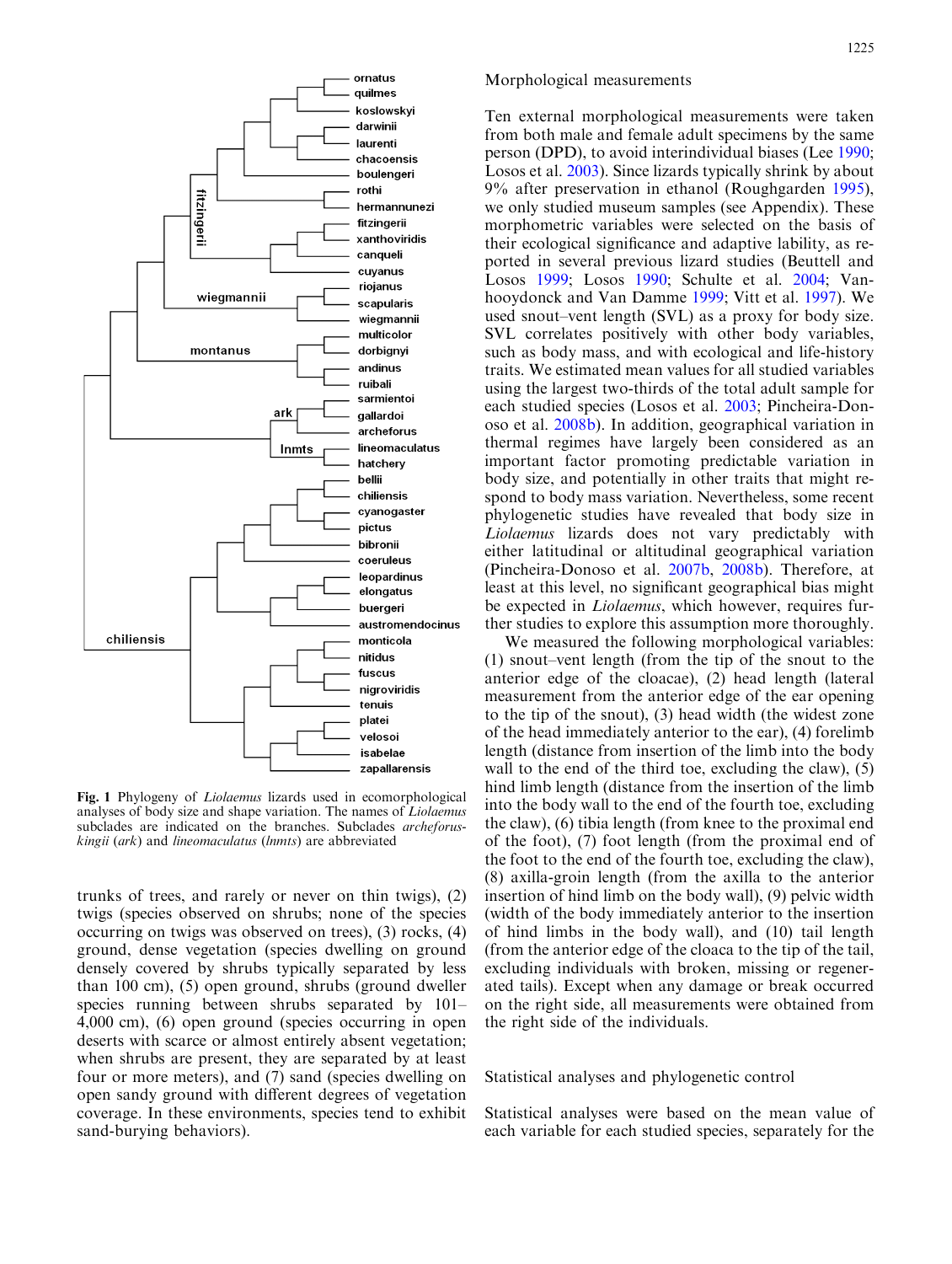<span id="page-3-0"></span>

| Table 1 Species and<br>microhabitats of the Liolaemus | Clade             | Species                         | $\cal N$ |                | Microhabitat            |  |
|-------------------------------------------------------|-------------------|---------------------------------|----------|----------------|-------------------------|--|
| lizards used in this study                            |                   |                                 | Males    | Females        |                         |  |
|                                                       | fitzingerii       | boulengeri                      | 13       | 11             | Open ground-shrubs      |  |
|                                                       |                   | chacoensis                      | 6        | 6              | Ground-dense vegetation |  |
|                                                       |                   | canqueli                        | 5        | 5              | Open ground-shrubs      |  |
|                                                       |                   | darwinii                        | 23       | 22             | Open ground-shrubs      |  |
|                                                       |                   | fitzingerii                     | 13       | 12             | Open ground-shrubs      |  |
|                                                       |                   | hermannunezi                    | 12       | 14             | Open ground-shrubs      |  |
|                                                       |                   | koslowskvi                      | 11       | 12             | Open ground-shrubs      |  |
|                                                       |                   | laurenti                        | 7        | 6              | Open ground-shrubs      |  |
|                                                       |                   | ornatus                         | 17       | 14             | Open ground-shrubs      |  |
|                                                       |                   | quilmes                         | 9        | 8              | Open ground             |  |
|                                                       |                   | rothi                           | 14       | 15             | Open ground-shrubs      |  |
|                                                       |                   | xanthoviridis                   | 3        | 5              | Open ground-shrubs      |  |
|                                                       | wiegmannii        | riojanus                        | 6        | 5              | Sands                   |  |
|                                                       |                   | scapularis                      | 16       | 14             | Sands                   |  |
|                                                       |                   | wiegmannii                      | 26       | 23             | Sands                   |  |
|                                                       | montanus          | andinus                         | 27       | 29             | Open ground             |  |
|                                                       |                   | cuyanus                         | 5        | 4              | Sands                   |  |
|                                                       |                   | dorbignyi                       | 5        | 5              | Open ground             |  |
|                                                       |                   | multicolor                      | 10       | 13             | Open ground             |  |
|                                                       |                   | ruibali                         | 67       | 66             | Open ground-shrubs      |  |
|                                                       | archeforus-kingii | archeforus                      | 5        | 5              | Open ground-shrubs      |  |
|                                                       |                   | gallardoi                       | 4        | 3              | Open ground-shrubs      |  |
|                                                       |                   | sarmientoi                      | 8        | 7              | Open ground-shrubs      |  |
|                                                       | lineomaculatus    | lineomaculatus                  | 13       | 12             | Open ground-shrubs      |  |
|                                                       |                   | hatcheri                        | 4        | $\overline{4}$ | Open ground-shrubs      |  |
|                                                       | chiliensis        | austromendocinus                | 5        | 6              | Open ground-shrubs      |  |
|                                                       |                   | bellii                          | 41       | 46             | Open ground-shrubs      |  |
|                                                       |                   | bibronii                        | 11       | 13             | Ground-dense vegetation |  |
|                                                       |                   | buergeri                        | 13       | 19             | Rocks                   |  |
|                                                       |                   | chiliensis                      | 39       | 36<br>10       | Twigs                   |  |
|                                                       |                   | coeruleus                       | 11<br>35 | 31             | Open ground-shrubs      |  |
|                                                       |                   | cyanogaster                     | 14       | 12             | Twigs<br>Rocks          |  |
|                                                       |                   | elongatus                       | 27       | 23             |                         |  |
|                                                       |                   | fuscus<br>isabelae <sup>a</sup> | 13       | 11             | Rocks<br>Rocks          |  |
|                                                       |                   | leopardinus                     | 19       | 19             | Rocks                   |  |
|                                                       |                   | monticola                       | 34       | 38             | Rocks                   |  |
|                                                       |                   | nigroviridis                    | 97       | 84             | Rocks                   |  |
|                                                       |                   | nitidus                         | 32       | 33             | Rocks                   |  |
| Sample sizes of males and fe-                         |                   | pictus                          | 29       | 28             | Tree trunks             |  |
| males shown represent the lar-                        |                   |                                 | 17       | 12             | Open ground-shrubs      |  |
| gest two-thirds of a total sample                     |                   | platei<br>tenuis                | 214      | 230            | Tree trunks             |  |
| of studied adult specimens                            |                   | velosoi                         | 23       | 15             | Open ground-shrubs      |  |
| <sup>a</sup> See Pincheira-Donoso and                 |                   | zapallarensis                   | 38       | 31             | Open ground-shrubs      |  |
| Núñez (2007)                                          |                   |                                 |          |                |                         |  |

sexes. Prior to analyses, all morphometric variables were ln-transformed to reduce skew and make data variances homogeneous (Field [2006](#page-7-0); Miles and Ricklefs [1984](#page-8-0); Zar [1999](#page-8-0)). After ln-transformation, all studied variables met the statistical assumptions required for parametric analyses.

Núñez ([2007\)](#page-8-0)

We aimed to test whether male and female body size and shape evolve predictably in response to variation in microhabitat characteristics. Therefore, since quantitative differences between species body size may cause allometric bias in body shape variables, we removed the effects of snout–vent length on the remaining traits to compare size-independent shape variables. Least square linear regressions of body size (e.g., SVL) against linear measures of shape have largely been used to produce size-effect-free residual indices (Green [2001\)](#page-7-0). However, recent studies have suggested that a series of relevant assumptions may not hold for residuals, and that the residual index is an ad-hoc sequential procedure with no demonstrated statistical justification, unlike analyses of covariance (Garcia-Berthou [2001](#page-7-0); Green [2001](#page-7-0); Hayes and Shonkwiler [1996](#page-7-0); Smith [1999](#page-8-0)). Thus, to control for the allometric effect of body size, we applied univariate (ANCOVA) and multivariate (MANCOVA) analyses of covariance, with body size (SVL) as covariate, and the remaining morphological traits as dependent variables (Zelditch et al. [2004\)](#page-8-0) separately for both males and females.

Comparative analyses of interspecific data may require phylogenetic control as closely related species share parts of their evolutionary history. Therefore, they cannot be considered independent data points for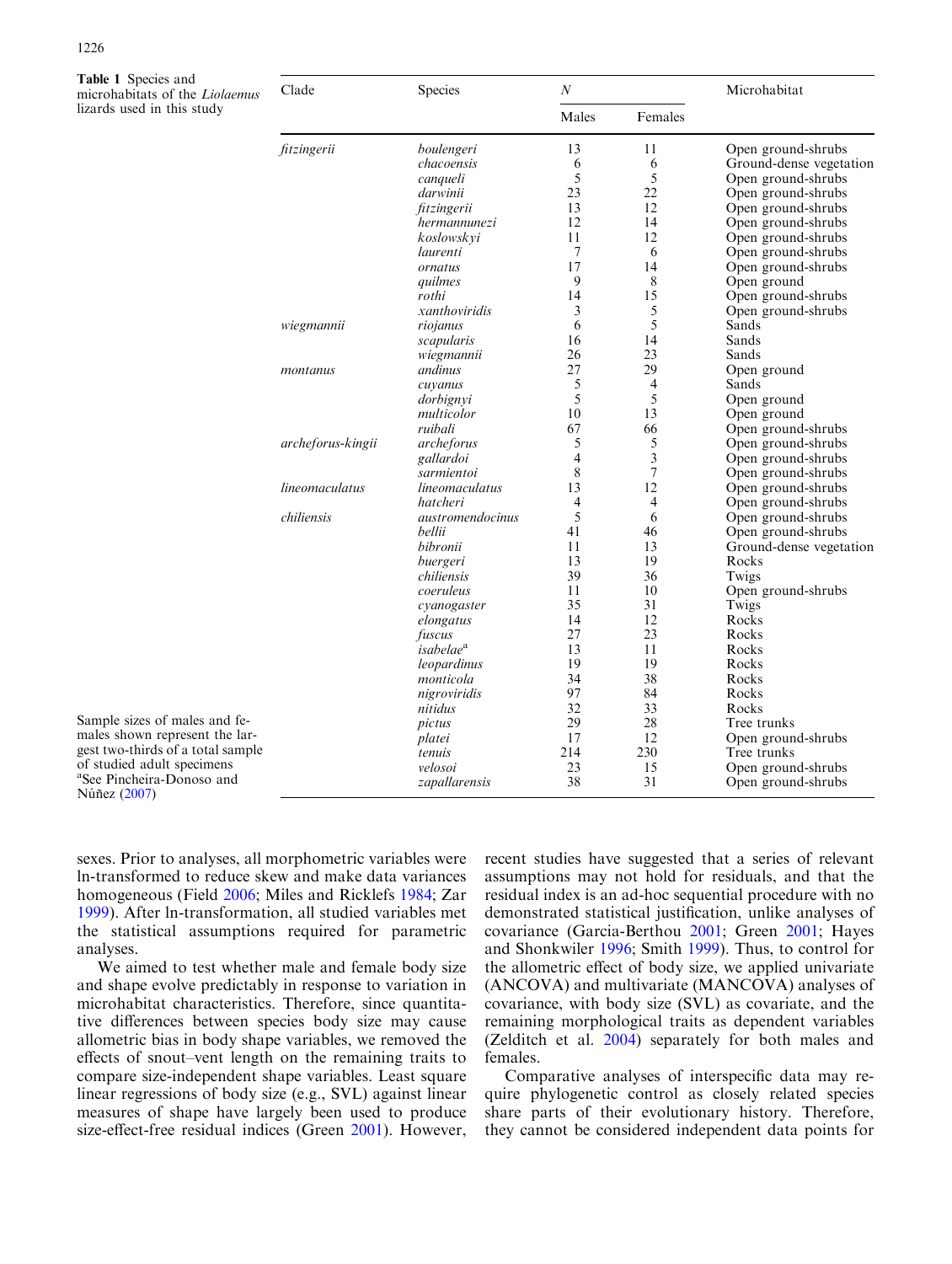<span id="page-4-0"></span>statistical analyses (Felsenstein [1985](#page-7-0); Harvey and Pagel [1991](#page-7-0)). To explore the effect of microhabitat occupation on body shape, the creation of empirical null distributions of F-statistics using phylogenetic analyses of covariance (PANCOVA, as implemented in PDAP) offers a powerful approach to circumvent the problem of phylogenetic dependence (Garland et al. [1993\)](#page-7-0). This approach relies on the fact that the use of conventional (non-phylogenetic) ANCOVAs increases the risk of inflating degrees of freedom when analyzing interspecific data (due to non-independence of data points), leading ultimately to potentially spurious significance levels. We introduced into the model the phylogenetic hypothesis derived from previous studies shown in Fig. [1](#page-2-0) (Espinoza et al. [2004;](#page-7-0) Pincheira-Donoso et al. [2007a](#page-8-0); Schulte et al. [2000](#page-8-0), [2004](#page-8-0)). Since this phylogeny is based on both a molecular and morphological dataset, we performed analyses under a speciational Brownian motion model of evolutionary change, assuming branch lengths equal to 1.0 (e.g., Garland et al. [1993](#page-7-0); Rohlf et al. [1990](#page-8-0)). To conduct the phylogenetic ANCOVAs, we first conducted a conventional non-phylogenetic ANCOVA separately on each dependent body shape variable (SVL as covariate), and independently for both sexes in the 44 species included in the phylogeny (Fig. [1](#page-2-0); Appendix), to create standard tabular F-statistics for each trait. We then simulated character evolution along the phylogeny for each dependent variable using PDSIMUL and then performed the PANCOVA in PDANOVA (Garland et al. [1993](#page-7-0)). To explore variation in body size, we applied the same procedure, but used phylogenetic analyses of variance (PANOVA). Simulations were repeated 1,000 times for each trait. PDANOVA generates empirical null distributions of F-statistics for each trait. We considered that morphological traits differ significantly between microhabitat types if the conventional critical values (i.e., F-values) obtained from non-phylogenetic ANCOVAs (for each body shape trait) and ANOVAs (for body size) are larger than the 95th percentile of the empirical null distribution created by PDANOVA (Garland et al. [1993](#page-7-0), [2005\)](#page-7-0). For all the phylogenetic analyses (in PDSIMUL), the means and variances of the simulations were set to the means and variances of the original data (Garland et al. [1993](#page-7-0); Schulte et al. [2004\)](#page-8-0).

We then quantified the extent of multivariate morphological differences between the sexes using a multivariate analysis of covariance (MANCOVA), with SVL as a covariate to control for the allometric effect of body size on body shape components (see above). To graphically represent the positions occupied by males and females in morphological space (Fig. 2), we calculated Anderson–Rubin scores from principal component analysis (PCA) on size-adjusted body shape variables (for analytical criteria, see Jolliffe [1972,](#page-7-0) [1986](#page-7-0)). Body shape variables were obtained using an approach similar to that suggested by Mosimann [\(1970](#page-8-0)) to remove the effect of SVL (since a large number of species had broken or regenerated tails, this variable was excluded from



Fig. 2 The distribution of male (black circles) and female (open circles) Liolaemus species in a tri-dimensional morphospace based on scores from the first three morphology principal component axes (PC1 hind limb length, PC2 pelvis width, PC3 axilla-groin length) using size-adjusted data

this analysis). Size effects were controlled by taking the difference of each ln-dependent variable with lnSVL, with the following formula: size-controlled dependent variable =  $ln(dependent variable) - ln(SVL)$  (see also Butler and Losos [2002\)](#page-7-0). We recognize that the use of ratios (ln-ratios in this case) may have unwanted statistical effects if the variables are substantially skewed or non-normally distributed (Butler and Losos [2002](#page-7-0); Garcia-Berthou [2001](#page-7-0); Green [2001\)](#page-7-0). However, we tested these parameters and found that the application of this size-control procedure does not affect our analysis.

## **Results**

Conventional and phylogenetic analyses of variance (ANOVA and PANOVA, for body size) and covariance (ANCOVA and PANCOVA, for body shape components) revealed that occupation of different microhabitat structures does not predict morphological variation in either of the sexes among Liolaemus species (Table [2\)](#page-5-0). Significant ecomorphological relationships were only observed in male foot length ( $F_{6,37} = 2.89$ ,  $P = 0.017$ ) and tail length ( $F_{6,37} = 4.14$ ,  $P = 0.012$ ), and in female tail length ( $F_{6,37} = 4.4$ ,  $P = 0.009$ ) when conducting non-phylogenetic ANCOVAs. However, any signal of predictable variation vanished when incorporating phylogenetic relationships into the model (PANCOVAs,  $P > 0.05$  for all traits; Table [2](#page-5-0)).

In contrast to interspecific analyses, the intersexual comparison using multivariate analysis of covariance (MANCOVA, SVL as covariate) revealed significant differences in body shape between males and females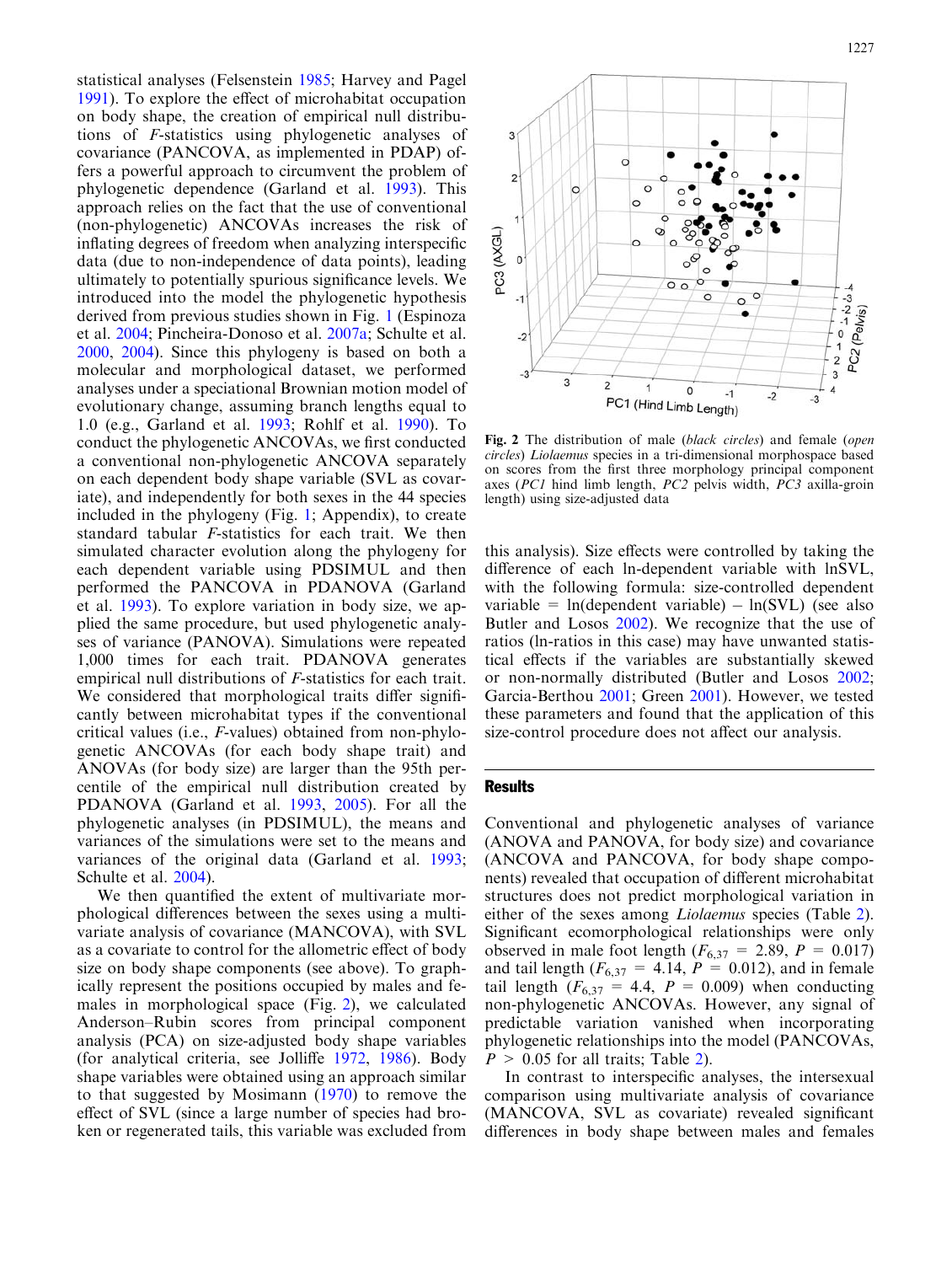| Trait       | Males            |      |       |              |                  | Females          |      |                  |              |                  |
|-------------|------------------|------|-------|--------------|------------------|------------------|------|------------------|--------------|------------------|
|             | Non-phylogenetic |      |       | Phylogenetic |                  | Non-phylogenetic |      |                  | Phylogenetic |                  |
|             | F                | df   | P     | $F$ -crit    | $\boldsymbol{P}$ | F                | df   | $\boldsymbol{p}$ | $F$ -crit    | $\boldsymbol{P}$ |
| <b>SVL</b>  | 0.99             | 6,37 | 0.449 | 5.22         | > 0.05           | 1.07             | 6,37 | 0.404            | 5.28         | > 0.05           |
| HL          | 2.09             | 6,37 | 0.069 | 4.86         | > 0.05           | 1.96             | 6,37 | 0.089            | 4.79         | > 0.05           |
| <b>HW</b>   | 2.13             | 6,37 | 0.065 | 5.06         | > 0.05           | 2.28             | 6,37 | 0.05             | 4.87         | > 0.05           |
| <b>FLL</b>  | l.66             | 6,37 | 0.150 | 5.03         | > 0.05           | 1.24             | 6,37 | 0.308            | 5.27         | > 0.05           |
| <b>HLL</b>  | 0.91             | 6,37 | 0.506 | 5.32         | > 0.05           | 0.66             | 6,37 | 0.703            | 4.81         | > 0.05           |
| <b>AXGL</b> | 1.08             | 6,37 | 0.394 | 5.17         | > 0.05           | 0.85             | 6,37 | 0.552            | 4.84         | > 0.05           |
| TBL         | 0.30             | 6,37 | 0.948 | 5.19         | > 0.05           | 0.76             | 6,37 | 0.620            | 5.13         | > 0.05           |
| <b>FTL</b>  | 2.89             | 6,37 | 0.017 | 4.47         | > 0.05           | 1.24             | 6,37 | 0.310            | 4.60         | > 0.05           |
| PL          | 1.19             | 6,37 | 0.329 | 4.57         | > 0.05           | 1.56             | 6,37 | 0.181            | 4.82         | > 0.05           |
| <b>TLL</b>  | 4.14             | 6,37 | 0.012 | 4.41         | > 0.05           | 4.40             | 6,37 | 0.009            | 4.52         | > 0.05           |

<span id="page-5-0"></span>Table 2 Results of phylogenetic analyses of variance (PANOVA, for SVL) and covariance (PANCOVA, for the remaining body shape variables) conducted among microhabitat types exploited by males and females of the 44 studied Liolaemus species

Non-phylogenetic F-values, degrees of freedom  $(df)$  and P-values were obtained from conventional statistical tests. Critical F-values (Fcrit) for phylogenetic tests were obtained from PDANOVA (see ''Materials and methods'' section for details). Significant associations between microhabitat and phenotype are indicated in bold. Traits abbreviated as detailed in the main text

(Wilks's  $\lambda = 0.42$ ,  $F_{6,37} = 13.58$ ,  $P < 0.001$ ; homogeneity of covariance matrices was confirmed with a Box's test, Box's  $M = 28.49$ ,  $P = 0.89$ ). The first three axes of a principal component analysis (PCA) extracted from the eight size-adjusted body shape variables (tail length excluded, see above) account for 84.1% of the body shape variation, where hind limb length (axis 1, 54.9% of the variance), pelvis width (axis 2, 17.5% of the variance) and axilla-groin length (axis 3, 11.7% of the variance) are the major explanatory axes. These factors plotted separately for males and females show the differential occupation of morphospace between the sexes revealed by the multivariate analysis of covariance (Fig. [2](#page-4-0)).

## **Discussion**

Our results suggest that in Liolaemus lizards the regimes of natural selection imposed by structural microhabitats alone may not have exerted a significant impact on body size and shape variation in either of the sexes, in strong contrast with other highly diverse lizard lineages (Butler et al. [2007](#page-7-0); Losos [1994;](#page-8-0) Losos et al. [1998](#page-8-0); Stuart-Fox and Moussalli [2007](#page-8-0)). In Liolaemus, the exploitation of similar microhabitat types by different unrelated species has not promoted events of convergent evolution in the phenotypic characteristics explored in this study (i.e., no ecomorphs can be identified). Yet remarkably, our results show that the morphological trajectories followed by males and females often differ significantly in these lizards (Fig. [2\)](#page-4-0). This finding supports Butler et al.'s ([2007\)](#page-7-0) claim that the common a priori assumption that males and females are ecologically or phenotypically equivalent (which often leads to analyze individuals of both sexes together, or to restrict analyses to only one of the two sexes) may provide an incomplete or even mistaken picture of the process of morphological diversification that takes place during adaptive radiations (see also Bolnick et al. [2003](#page-7-0)).

#### Lack of convergent evolution

The convergent evolution of ecologically relevant morphological traits (i.e., those targeted by natural selection) between phylogenetically unrelated species exploiting similar environments has often been regarded as evidence of adaptation (Grant [1986;](#page-7-0) Harvey and Pagel [1991](#page-7-0); Herrel et al. [2002;](#page-7-0) Leal et al. [2002;](#page-8-0) Losos et al. [1998\)](#page-8-0). However, some phylogenetic comparative analyses reveal that associations between ecology and morphology are often complex and difficult to detect. Hence, lack of convergence does not mean a lack of adaptive evolution, but may instead reflect selective mechanisms that conceal adaptation to any single pressure.

Some authors have argued that an explanation for the lack of relationships between ecological preferences and morphology observed in some clades might be that adaptations may have not yet been achieved (e.g., Vanhooydonck and Van Damme [1999\)](#page-8-0). However, since functional adaptations are of critical importance to face major ecological challenges, such as predator avoidance or exploitation of different resources (Fox et al. [2001](#page-7-0); Reilly et al. [2007;](#page-8-0) Schluter [2000;](#page-8-0) Wainwright and Reilly [1994\)](#page-8-0), it is hard to accept that groups of species within a clade can exist in the absence of adaptations to their environments.

In a recent study, Schulte et al. ([2004](#page-8-0)) suggested a series of factors that might explain why convergent evolution in morphology is not invariably observed in species exploiting similar niches. For example, different reproductive modes (e.g., viviparity and oviparity) might cause a differential effect of natural selection acting on ecologically similar species, resulting in the evolution of alternative morphological plans to exploit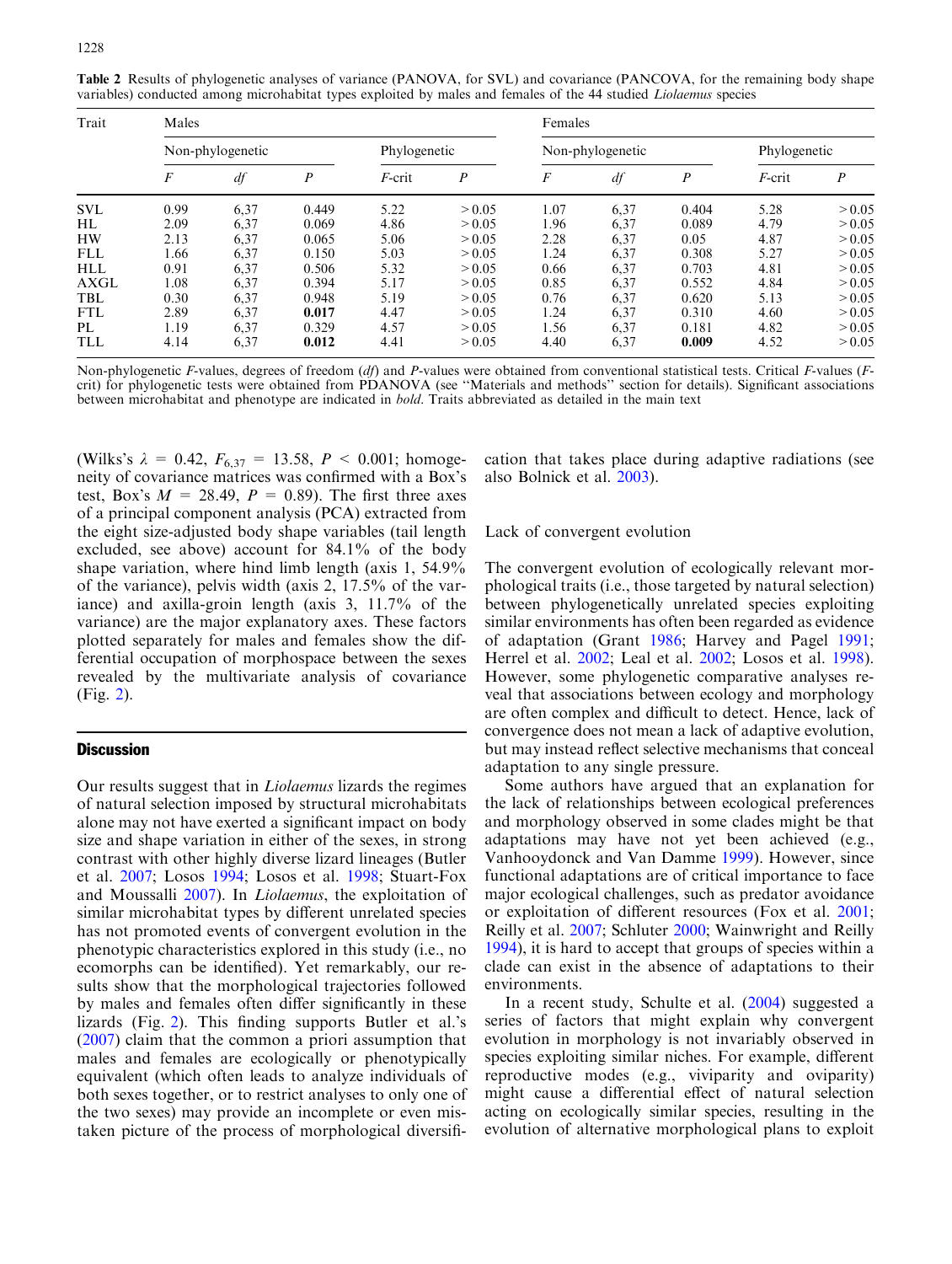the same environment. Also, Schulte et al. [\(2004\)](#page-8-0) suggested that alternative behavioral adaptations may play an important role in the adaptive directions followed by morphology. These authors argued that, for example, species that rely on crypsis to avoid predators might not evolve longer legs to increase running speed, unlike runner species. Since primarily cryptic and primarily runner species are often found occupying similar microhabitats (e.g., in Liolaemus), signals of morphological convergence might not be detected on the basis of microhabitat type alone (Schulte et al. [2004](#page-8-0)). However, even after taking these factors into account, convergences might still be hard to predict, for a number of reasons: (1) Natural selection regimes may vary substantially across different ecosystems (e.g., deserts vs. forests) containing similar microhabitat structures (e.g., rocks, grass patches). Hence, even if morphological convergence occurred in species with the same reproductive mode (e.g., viviparous) and microhabitat preference (e.g., rock-dwellers) living in similar ecosystems (e.g., all in forests), this convergence might be obscured if rock-dweller and viviparous species living in totally different ecosystems (e.g., deserts) were included in the same analysis. For example, predator foraging strategies and prey antipredatory responses may interact differently in ecosystems where dense vegetation (e.g., in forests) makes predator–prey visual contacts difficult, compared to entirely open ecosystems, such as deserts. Likewise, exposure of ecologically similar species to different thermal environments may result in the acquisition of alternative adaptations to exploit similar structural microhabitats, affecting the predictability of convergences in morphology. Testing this possibility would require intercontinental studies based on the comparative analyses of different clades living in similar ecosystems around the world (e.g., Melville et al. [2006\)](#page-8-0). (2) Evolution is a multivariate process driven simultaneously by natural and sexual selection (Bell [2008](#page-7-0); Coyne and Orr [2004](#page-7-0); Shine et al. [1998](#page-8-0)). For example, in low predation environments, the expression of secondary sexual traits (i.e., sexual dimorphism and dichromatism) may be significantly released from natural selection, favoring the evolution by sexual selection of conspicuous traits involved in mating success (Andersson [1994;](#page-7-0) Endler [1986](#page-7-0); Stuart-Fox and Ord [2004\)](#page-8-0). Hence, if the environment experienced by species occupying similar microhabitat structures differs in natural selection pressures and in the opportunities for sexual selection, evolution of their morphologies might follow different adaptive trajectories (see Schulte et al. [2004\)](#page-8-0). (3) Finally, direct selection on certain traits often affects the simultaneous expression of other traits not directly selected when the same genes (pleiotropy) or pairs of genes (linkage disequilibrium) determine the expression of two or more traits (Conner and Hartl [2004](#page-7-0); Lynch and Walsh [1998\)](#page-8-0). However, estimating the extent to which genetic correlations affect the expression of functional adaptations is difficult. At least one of these possibilities might

explain the lack of convergent evolution observed here in Liolaemus lizards.

#### Sex-specific natural selection and sexual dimorphism

Frequency-dependent intraspecific competition for ecological resources and different parental, sexual, and reproductive roles between the sexes may favor the evolution of alternative phenotypic plans for conspecific males and females (Andersson [1994;](#page-7-0) Bolnick and Doebeli [2003](#page-7-0); Darwin [1871](#page-7-0); Fairbairn et al. [2007](#page-7-0); Shine [1989\)](#page-8-0). Such a pervasive component of evolutionary diversification has recently been illustrated by studies exploring the independent evolution of the sexes during adaptive radiation in a few groups of lizards, i.e., studies that do not assume a priori that both sexes are equivalent biological units (Butler [2007;](#page-7-0) Butler et al. [2007](#page-7-0); Stuart-Fox and Moussalli [2007](#page-8-0)). For example, a significant proportion of the morphological diversity observed in *Anolis* is explained by sexual differences alone (Butler et al. [2007](#page-7-0)). Our analysis in Liolaemus reveals a similar situation. While microhabitat use appears not to be an important source of variation within the Liolaemus genus (in contrast to *Anolis* and chameleons), intersexual differentiation explains a significant proportion of the morphological variation produced by the evolutionary radiation of this taxon. These morphological differences are expressed not only in body mass (as intuitively expected in species with sexual dimorphism), but also in body shape (Fig. [2\)](#page-4-0). These findings may therefore illustrate the role of sex-specific natural selection on the divergent adaptive trajectories followed by males and females during adaptive radiation.

Our study reinforces the view that since selection may often favor alternative phenotypic optima between the sexes, studies exploring the impact of selection on phenotypic evolution should not assume males and females as equivalent units (e.g., Bolnick et al. [2003;](#page-7-0) Butler et al. [2007\)](#page-7-0). Finally, it is worth considering (as discussed earlier in relation to Schulte et al.'s [2004](#page-8-0) observations) the idea that ecological challenges faced by conspecific males and females might result in behavioral adaptations that may reduce or replace intersexual adaptations at the morphological dimension (e.g., Kerr and Bull [2006\)](#page-8-0). Therefore, integrative studies taking both ecological morphology and behavior into account might offer broader views of the adaptive response of sexspecific phenotypes to the impact of natural selection.

Acknowledgments We thank J. Cheverud, T. Garland, E. Martins, E. Rezende and B.I. Tieleman for valuable advice on phylogenetic comparative analyses. I.P.F. Owens provided useful suggestions. We also thank H. Núñez (MNHN), J. Artigas, M. Contreras and E. Solar (MZUC), J. Navarro (DBCGUCH), E. Pereyra (IBA-UNC), F. Videla (IADIZA), C. McCarthy (NHML), J.M. Cei (JMC-DC) and J.A. Scolaro (JASDC) for permission to study collections under their direction or for providing data from these samples. T. Garland supplied the programme PDAP for phylogenetic analyses. F.M. Jaksic, H. Núñez, and J.A. Scolaro sent essential literature. Two anonymous referees provided valuable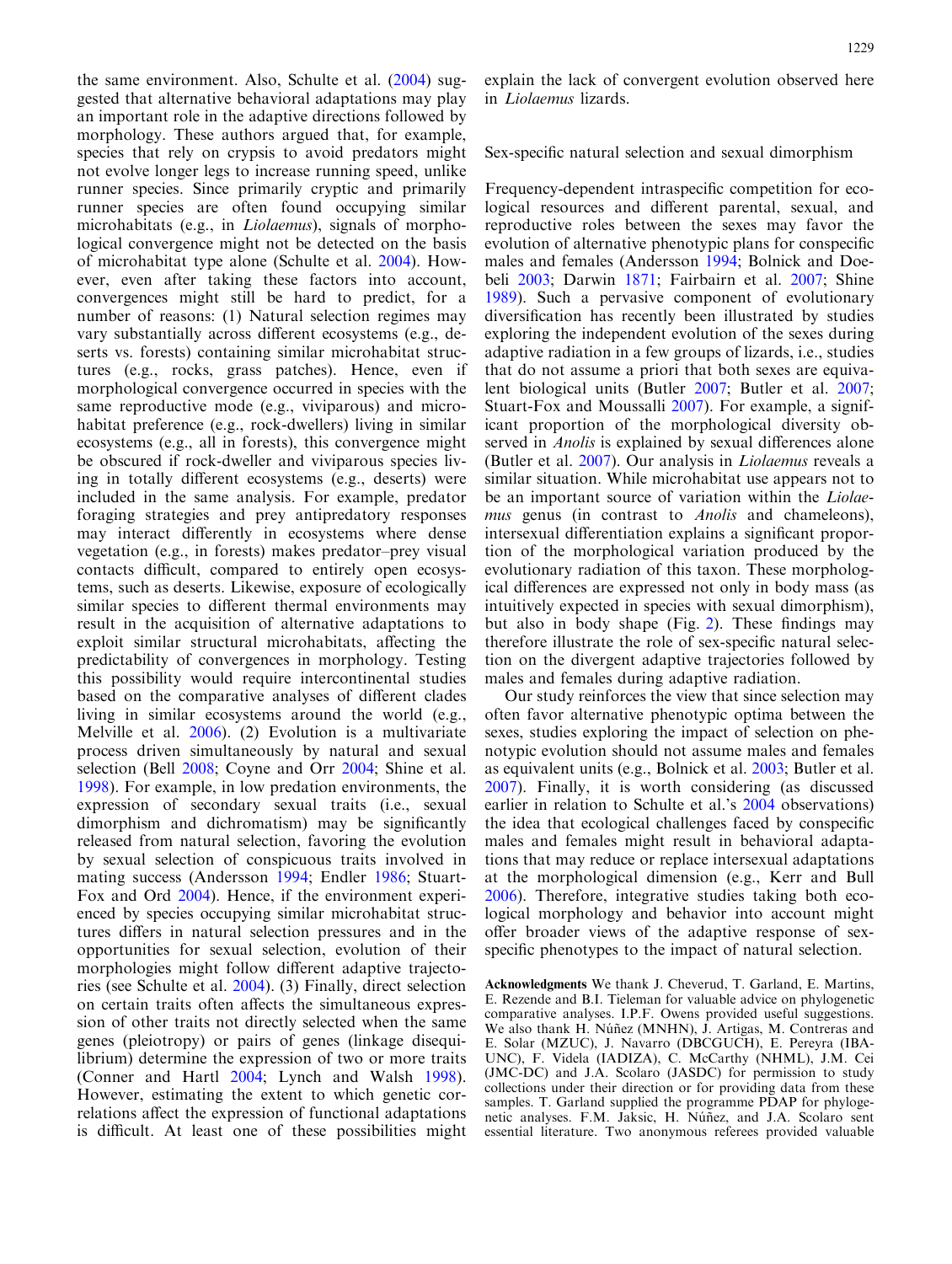<span id="page-7-0"></span>criticism and interesting suggestions. DP-D thanks the financial support provided by Universities UK through an Overseas Research Student Award, the University of Exeter for Scholarships, Phrynosaura Chile and Oxford University Press. TT is funded by a Royal Society Research Fellowship. This work was supported by the European Social Fund.

# Appendix

The studied material is housed in the following institutions. Collections identified with an asterisk (\*) indicate the existence of specimens with collection data, but without official collection number at the moment of the study. Museo Nacional de Historia Natural, Chile (MNHN\*), Zoological Museum, Universidad de Concepcion, Chile (MZUC\*), Museo de Historia Natural de Concepcion, Chile (MHNC\*), Department of Cell Biology and Genetics, Universidad de Chile (DBCGUCH\*), Instituto de Biologia Animal, Universidad Nacional de Cuyo, Argentina (IBAUNC\*), Instituto Argentino de Investigaciones de las Zonas Aridas, Argentina (IADIZA), Natural History Museum of London (NHML), Muséum National d'Histoire Naturelle, Paris (MNHNP), J. M. Cei Diagnostic Collection (JMC-DC), J. A. Scolaro Collection (JAS-DC), and in the Herpetological Collection of the senior author, D. Pincheira-Donoso (CHDPD\*).

### References

- Andersson M (1994) Sexual selection. Princeton University Press, Princeton
- Bell G (2008) Selection. The mechanism of evolution. Oxford University Press, Oxford
- Beuttell K, Losos JB (1999) Ecological morphology of Caribbean anoles. Herpetol Monogr 13:1–28. doi[:10.2307/1467059](http://dx.doi.org/10.2307/1467059)
- Bolnick DI, Doebeli M (2003) Sexual dimorphism and adaptive speciation: two sides of the same ecological coin. Evolution 57:2433–2449
- Bolnick DI, Svanbäck R, Fordyce JA, Yang LH, Davis JM, Hulsey CD, Forister ML (2003) The ecology of individuals: incidence and implications of individual specialization. Am Nat 161:1–28. doi:[10.1086/343878](http://dx.doi.org/10.1086/343878)
- Butler MA (2007) Vive la difference! Sexual dimorphism and adaptive patterns in lizards of the genus Anolis. Integr Comp Biol 47:272–284. doi:[10.1093/icb/icm061](http://dx.doi.org/10.1093/icb/icm061)
- Butler MA, Losos JB (2002) Multivariate sexual dimorphism, sexual selection, and adaptation in Greater Antillean Anolis lizards. Ecol Monogr 72:541–559
- Butler MA, Schoener TW, Losos JB (2000) The relationship between sexual size dimorphism and habitat use in Greater Antillean Anolis lizards. Evolution 54:259–272
- Butler MA, Sawyer SA, Losos JB (2007) Sexual dimorphism and adaptive radiation in Anolis lizards. Nature 447:202–205. doi: [10.1038/nature05774](http://dx.doi.org/10.1038/nature05774)
- Cei JM (1986) Reptiles del centro, centro-oeste y sur de la Argentina. Herpetofauna de las zonas áridas y semiáridas. Museo Regionale di Scienze Naturali di Torino, Torino
- Cei JM (1993) Reptiles del noroeste, nordeste y este de la Argentina. Herpetofauna de las selvas subtropicales, puna y pampas. Museo Regionale di Scienze Naturali di Torino, Torino
- Conner JK, Hartl DL (2004) A primer of ecological genetics. Sinauer Associates, Massachusetts
- Coyne JA, Orr HA (2004) Speciation. Sinauer Associates, Massachusetts
- Darwin C (1871) The descent of man and selection in relation to sex. John Murray, London
- Dieckmann U, Doebeli M, Metz JAJ, Tautz D (2004) Adaptive speciation. Cambridge University Press, Cambridge
- Donoso-Barros R (1966) Reptiles de Chile. Ediciones Universidad de Chile, Santiago
- Endler JA (1986) Natural selection in the wild. Princeton University Press, New Jersey
- Espinoza RE, Wiens JJ, Tracy CR (2004) Recurrent evolution of herbivory in small, cold-climate lizards: breaking the ecophysiological rules or reptilian herbivory. Proc Natl Acad Sci USA 101:16819–16824. doi[:10.1073/pnas.0401226101](http://dx.doi.org/10.1073/pnas.0401226101)
- Etheridge R (1995) Redescription of Ctenoblepharys adspersa Tschudi, 1845, and the taxonomy of Liolaeminae (Reptilia: Squamata: Tropiduridae). Am Mus Novit 3142:1–34
- Etheridge R (2000) A review of lizards of the Liolaemus wiegmannii group (Squamata, Iguania, Tropiduridae), and a history of morphological change in the sand-dwelling species. Herpetol Monogr 14:293–352. doi:[10.2307/1467049](http://dx.doi.org/10.2307/1467049)
- Fairbairn DJ, Blanckenhorn WU, Szekely T (2007) Sex, size & gender roles. Evolutionary studies of sexual size dimorphism. Oxford University Press, Oxford
- Felsenstein J (1985) Phylogenies and the comparative method. Am Nat 125:1–15. doi[:10.1086/284325](http://dx.doi.org/10.1086/284325)
- Field A (2006) Discovering statistics using SPSS, 2nd edn. Sage, London
- Fox CW, Roff DA, Fairbairn DJ (2001) Evolutionary ecology. Concepts and case studies. Oxford University Press, Oxford
- Garcia-Berthou E (2001) On the misuse of residuals in ecology: testing regression residuals vs. the analysis of covariance. J Anim Ecol 70:708–711. doi:[10.1046/j.1365-2656.2001.00524.x](http://dx.doi.org/10.1046/j.1365-2656.2001.00524.x)
- Garland T, Dickerman AW, Janis CM, Jones JA (1993) Phylogenetic analysis of covariance by computer simulation. Syst Biol 42:265–292. doi:[10.2307/2992464](http://dx.doi.org/10.2307/2992464)
- Garland T, Bennett AF, Rezende EL (2005) Phylogenetic approaches in comparative physiology. J Exp Biol 208:3015–3035. doi[:10.1242/jeb.01745](http://dx.doi.org/10.1242/jeb.01745)
- Gavrilets S (2004) Fitness landscapes and the origin of species. Princeton University Press, Princeton
- Givnish TJ (1997) Adaptive radiation and molecular systematics: issues and approaches. In: Givnish TJ, Sytsma KJ (eds) Molecular evolution and adaptive radiation. Cambridge University Press, Cambridge, pp 1–54
- Grant PR (1986) Ecology and evolution of Darwin's finches. Princeton University Press, New Jersey
- Green AJ (2001) Mass/length residuals: measures of body condition or generators of spurious results? Ecology 82:1473–1483
- Harvey PH, Pagel MD (1991) The comparative method in evolutionary biology. Oxford University Press, Oxford
- Hayes JP, Shonkwiler JS (1996) Analyzing mass-independent data. Physiol Zool 69:974–980
- Herrel A, Meyers JJ, Vanhooydonck B (2002) Relations between microhabitat use and limb shape in phrynosomatid lizards. Biol J Linn Soc Lond 77:149–163. doi[:10.1046/j.1095-8312.2002.](http://dx.doi.org/10.1046/j.1095-8312.2002.00101.x) [00101.x](http://dx.doi.org/10.1046/j.1095-8312.2002.00101.x)
- Jackman T, Losos JB, Larson A, de Queiroz K (1997) Phylogenetic studies of convergent adaptive radiations in Caribbean Anolis lizards. In: Givnish TJ, Sytsma KJ (eds) Molecular evolution and adaptive radiation. Cambridge University Press, Cambridge, pp 535–557
- Jaksic FM (1998) Ecología de los vertebrados de Chile. Ediciones de la Universidad Católica de Chile, Santiago
- Jaksic FM, Núñez H, Ojeda FP (1980) Body proportions, microhabitat selection, and adaptive radiation of Liolaemus lizards in central Chile. Oecologia 45:178–181. doi[:10.1007/BF00346457](http://dx.doi.org/10.1007/BF00346457)
- Jolliffe IT (1972) Discarding variables in a principal component analysis, I: artificial data. Appl Stat 21:160–173. doi[:10.2307/](http://dx.doi.org/10.2307/2346488) [2346488](http://dx.doi.org/10.2307/2346488)
- Jolliffe IT (1986) Principal component analysis. Springer, Berlin Heidelberg New York